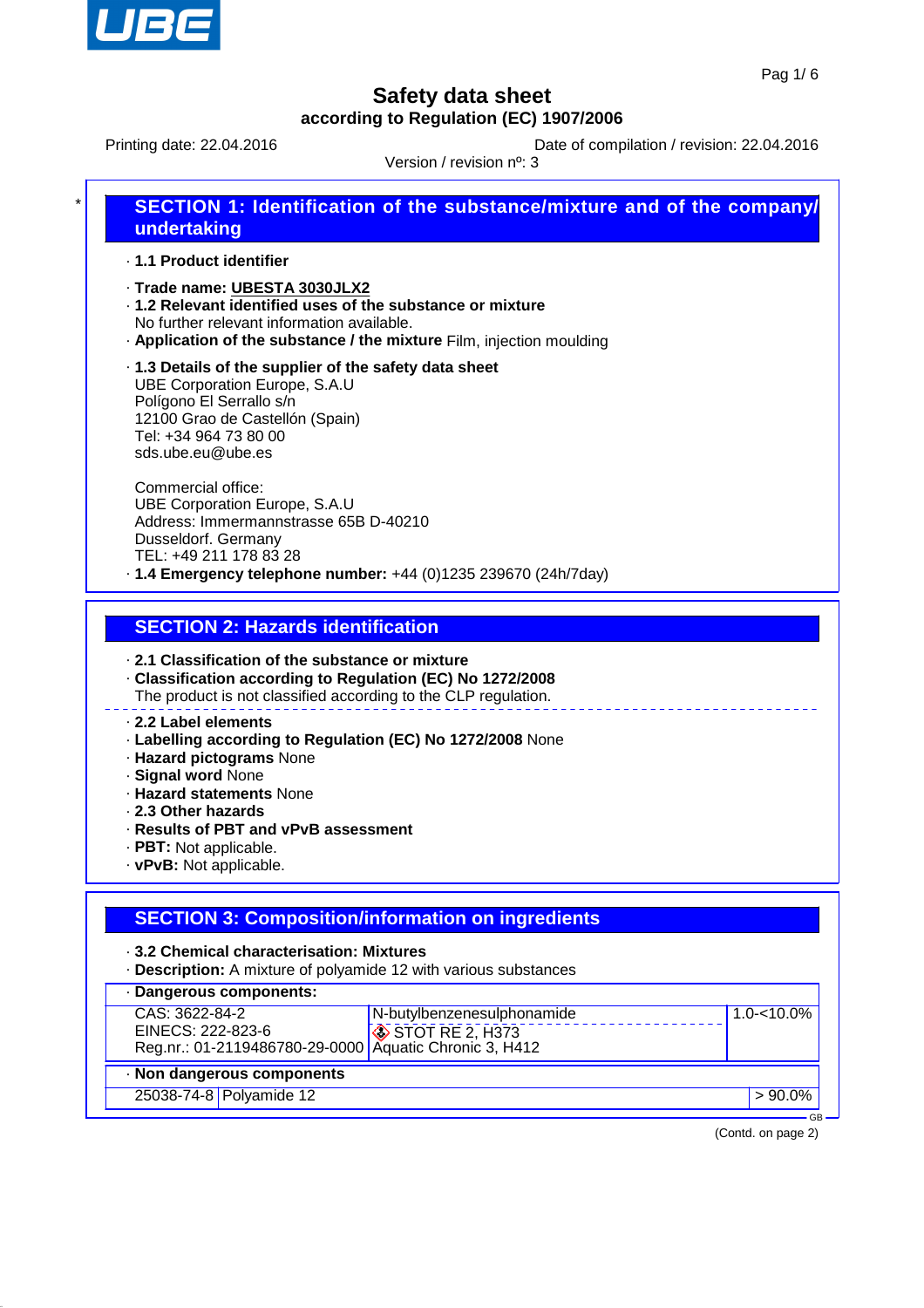

Printing date: 22.04.2016 **Date of compilation / revision: 22.04.2016** 

Version / revision nº: 3

**Trade name: UBESTA 3030JLX2**

### **SECTION 4: First aid measures**

- · **4.1 Description of first aid measures** · **After inhalation:**
- Melted state:

Supply fresh air; consult doctor in case of complaints.

- · **After skin contact:**
	- After contact with the molten product, cool rapidly with cold water. Do not pull solidified product off the skin.
- Seek medical treatment.
- · **After eye contact:**
- Rinse opened eye for several minutes under running water. If symptoms persist, consult a doctor. · **After swallowing:**

Rinse out mouth and then drink plenty of water. Seek medical treatment.

- · **4.2 Most important symptoms and effects, both acute and delayed** No further relevant information available.
- · **4.3 Indication of any immediate medical attention and special treatment needed** No further relevant information available.

#### **SECTION 5: Firefighting measures**

· **5.1 Extinguishing media**

· **Suitable extinguishing agents: Water** Fire-extinguishing powder

Carbon dioxide

· **5.2 Special hazards arising from the substance or mixture**

In case of fire, the following can be released:

Carbon monoxide (CO)

Carbon Dioxide (CO2)

Under certain fire conditions, traces of other toxic gases cannot be excluded, e.g.:

Hydrogen cyanide (HCN)

- Ammonia (NH3)
- · **5.3 Advice for firefighters**
- · **Protective equipment:** Wear fully protective suit.

Wear self-contained respiratory protective device.

# **SECTION 6: Accidental release measures**

· **6.1 Personal precautions, protective equipment and emergency procedures** Not required.

- · **6.2 Environmental precautions:** Do not allow to enter sewers/ surface or ground water.
- · **6.3 Methods and material for containment and cleaning up:** Send for recovery or disposal in suitable receptacles.
- · **6.4 Reference to other sections** See Section 7 for information on safe handling. See Section 8 for information on personal protection equipment. See Section 13 for disposal information.

(Contd. on page 3)

GB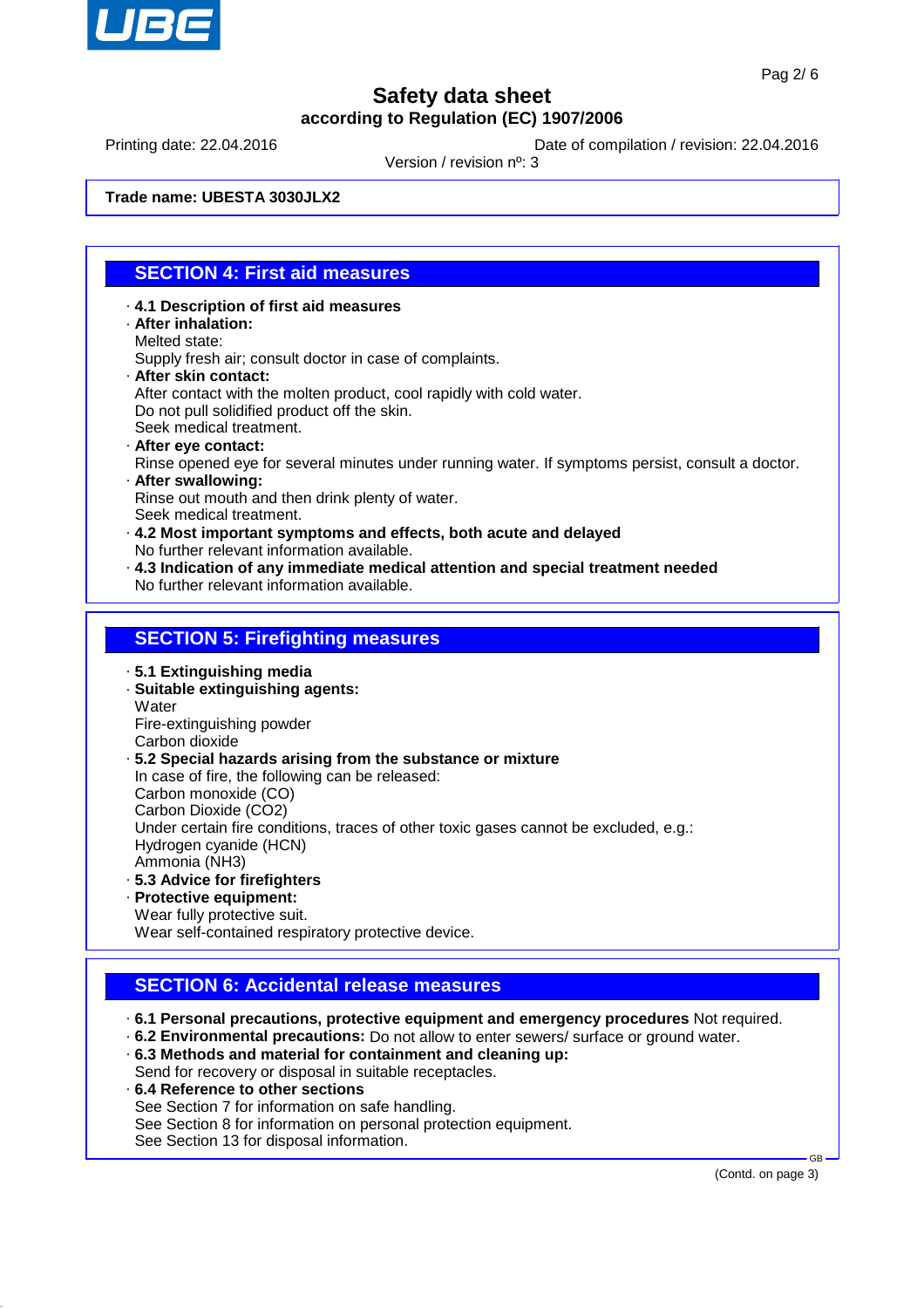

Printing date: 22.04.2016 **Date of compilation / revision: 22.04.2016** 

Version / revision nº: 3

**Trade name: UBESTA 3030JLX2**

#### **SECTION 7: Handling and storage**

- · **7.1 Precautions for safe handling** molten state: Handle with care - Do not subject to grinding/shock/friction. Ensure good ventilation/exhaustion at the workplace.
- · **Information about fire and explosion protection:** Protect against electrostatic charges.
- · **7.2 Conditions for safe storage, including any incompatibilities**
- · **Storage:**
- · **Requirements to be met by storerooms and receptacles:** Store in cool, dry conditions in well sealed receptacles.
- · **Information about storage in one common storage facility:** Not required.
- · **Further information about storage conditions:** Protect from heat and direct sunlight.
- · **7.3 Specific end use(s)** No further relevant information available.

#### **SECTION 8: Exposure controls/personal protection**

- · **8.1 Control parameters**
- · **Ingredients with limit values that require monitoring at the workplace:** Not available
- · **8.2 Exposure controls**
- · **Personal protective equipment:**
- · **General protective and hygienic measures:**
- The usual precautionary measures are to be adhered to when handling chemicals. Avoid skin contact with the liquefied material.
- Avoid breathing dust/fume/vapours.
- · **Respiratory protection:** Not necessary if room is well-ventilated.
- · **Protection of hands:**



Protective gloves

Melted state: Heat protection gloves

- · **Material of gloves** Melted state:
- Heat protection gloves
- · **Eye protection:**



Safety glasses

Melted state: Face protection

· **Skin and body protection:** Protective work clothing

(Contd. on page 4)

GB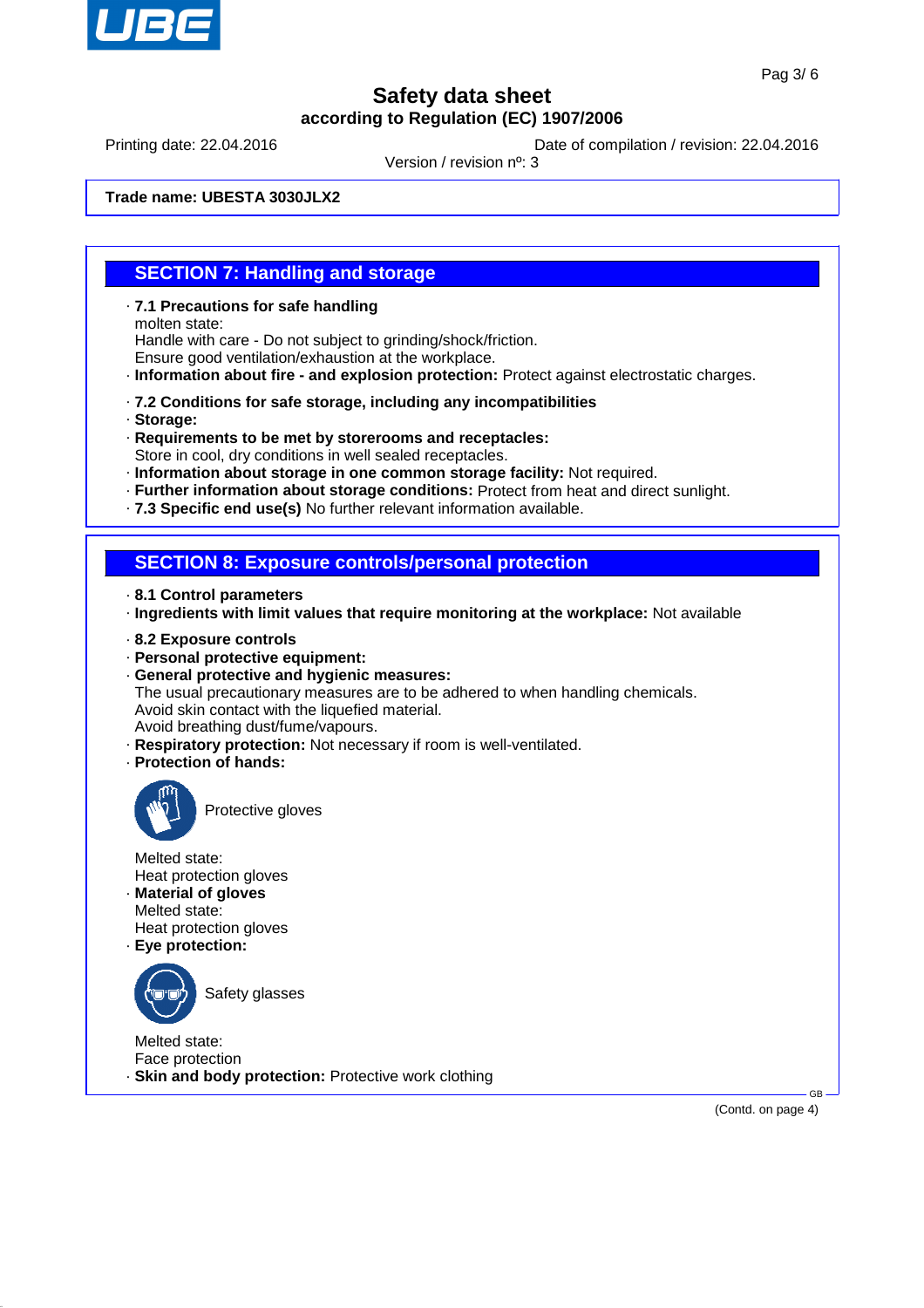

Printing date: 22.04.2016 **Date of compilation / revision: 22.04.2016** 

Version / revision nº: 3

**Trade name: UBESTA 3030JLX2**

| <b>SECTION 9: Physical and chemical properties</b>                                                           |                                                       |  |  |  |
|--------------------------------------------------------------------------------------------------------------|-------------------------------------------------------|--|--|--|
| . 9.1 Information on basic physical and chemical properties<br><b>General Information</b><br>· Appearance:   |                                                       |  |  |  |
| Form:<br>Colour:<br>· Odour:                                                                                 | Solid<br><b>Black</b><br>Odourless                    |  |  |  |
| Change in condition<br>Melting point/Melting range: 160-180 °C<br>Boiling point/Boiling range: Undetermined. |                                                       |  |  |  |
| · Flash point:                                                                                               | Not applicable.                                       |  |  |  |
| Danger of explosion:                                                                                         | Product does not present an explosion hazard.         |  |  |  |
| ⋅ Density at 20 °C:                                                                                          | 0,97-1.07 g/cm <sup>3</sup>                           |  |  |  |
| · Solubility in / Miscibility with<br>water:                                                                 | Insoluble.                                            |  |  |  |
| · Solvent content:                                                                                           |                                                       |  |  |  |
| <b>Solids content:</b><br>. 9.2 Other information                                                            | 100,0 %<br>No further relevant information available. |  |  |  |

#### **SECTION 10: Stability and reactivity**

- · **10.1 Reactivity** No further relevant information available.
- · **10.2 Chemical stability**
- · **Thermal decomposition / conditions to be avoided:**

Stable at environment temperature.

No decomposition if used according to specifications.

- · **10.3 Possibility of hazardous reactions** No dangerous reactions known.
- · **10.4 Conditions to avoid** No further relevant information available.
- · **10.5 Incompatible materials:** Oxidizing agents, acids, bases and reactive agents.
- · **10.6 Hazardous decomposition products:**

Carbon monoxide

Carbon dioxide

Hydrogen cyanide (prussic acid)

Ammonia

# **SECTION 11: Toxicological information**

- · **11.1 Information on toxicological effects**
- · **Acute toxicity** Based on available data, the classification criteria are not met.
- · **Primary irritant effect:**
- · **Skin corrosion/irritation** Not available
- · **Serious eye damage/irritation** Based on available data, the classification criteria are not met.
- · **Respiratory or skin sensitisation** Based on available data, the classification criteria are not met.
- · **CMR effects (carcinogenity, mutagenicity and toxicity for reproduction)**
- · **Germ cell mutagenicity** Based on available data, the classification criteria are not met.
- · **Carcinogenicity** Based on available data, the classification criteria are not met.
- · **Reproductive toxicity** Based on available data, the classification criteria are not met.

(Contd. on page 5)

GB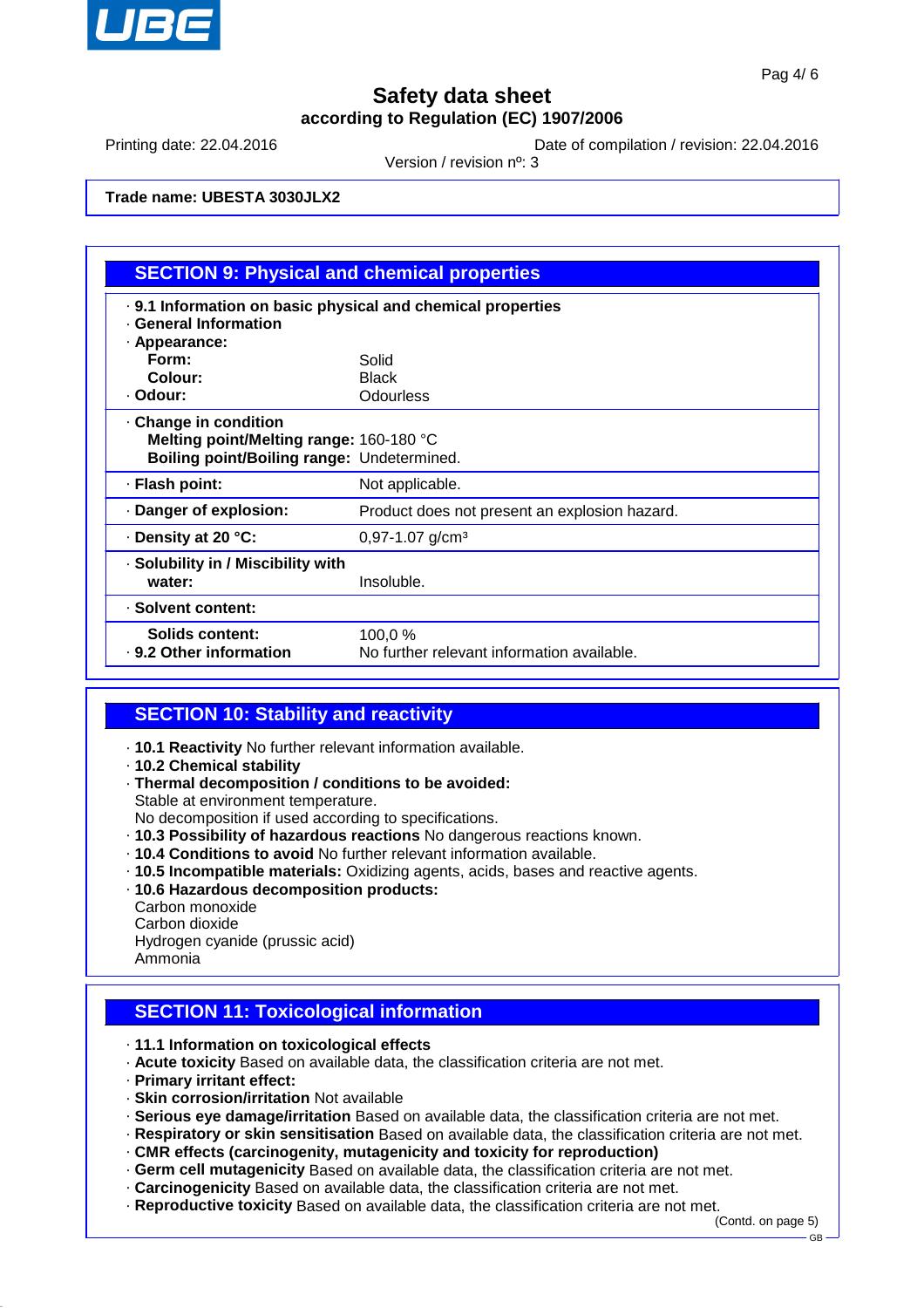

Printing date: 22.04.2016 **Date of compilation / revision: 22.04.2016** 

Version / revision nº: 3

**Trade name: UBESTA 3030JLX2**

- · **STOT-single exposure** Based on available data, the classification criteria are not met.
- · **STOT-repeated exposure** Based on available data, the classification criteria are not met.
- · **Aspiration hazard** Based on available data, the classification criteria are not met.

### **SECTION 12: Ecological information**

- · **12.1 Toxicity**
- · **Aquatic toxicity:** No further relevant information available.
- · **12.2 Persistence and degradability** No further relevant information available.
- · **12.3 Bioaccumulative potential** No further relevant information available.
- · **12.4 Mobility in soil** No further relevant information available.
- · **12.5 Results of PBT and vPvB assessment**
- · **PBT:** Not applicable.
- · **vPvB:** Not applicable.
- · **12.6 Other adverse effects** No further relevant information available.

#### **SECTION 13: Disposal considerations**

- · **13.1 Waste treatment methods**
- · **Recommendation**

Must not be disposed together with household garbage. Do not allow product to reach sewage system.

- · **Uncleaned packaging:**
- · **Recommendation:** Disposal must be made according to official regulations.

| <b>SECTION 14: Transport information</b>                                   |                 |  |
|----------------------------------------------------------------------------|-----------------|--|
| . 14.1 UN-Number<br>· ADR, ADN, IMDG, IATA                                 | None            |  |
| · 14.2 UN proper shipping name<br>· ADR, ADN, IMDG, IATA                   | None            |  |
| 14.3 Transport hazard class(es)                                            |                 |  |
| · ADR, ADN, IMDG, IATA<br>· Class                                          | None            |  |
| 14.4 Packing group<br>· ADR, IMDG, IATA                                    | None            |  |
| · 14.5 Environmental hazards:                                              | Not applicable. |  |
| · 14.6 Special precautions for user                                        | Not applicable. |  |
| 14.7 Transport in bulk according to Annex II<br>of Marpol and the IBC Code | Not applicable. |  |
| · UN "Model Regulation":                                                   | None            |  |
|                                                                            | $GR -$          |  |

(Contd. on page 6)